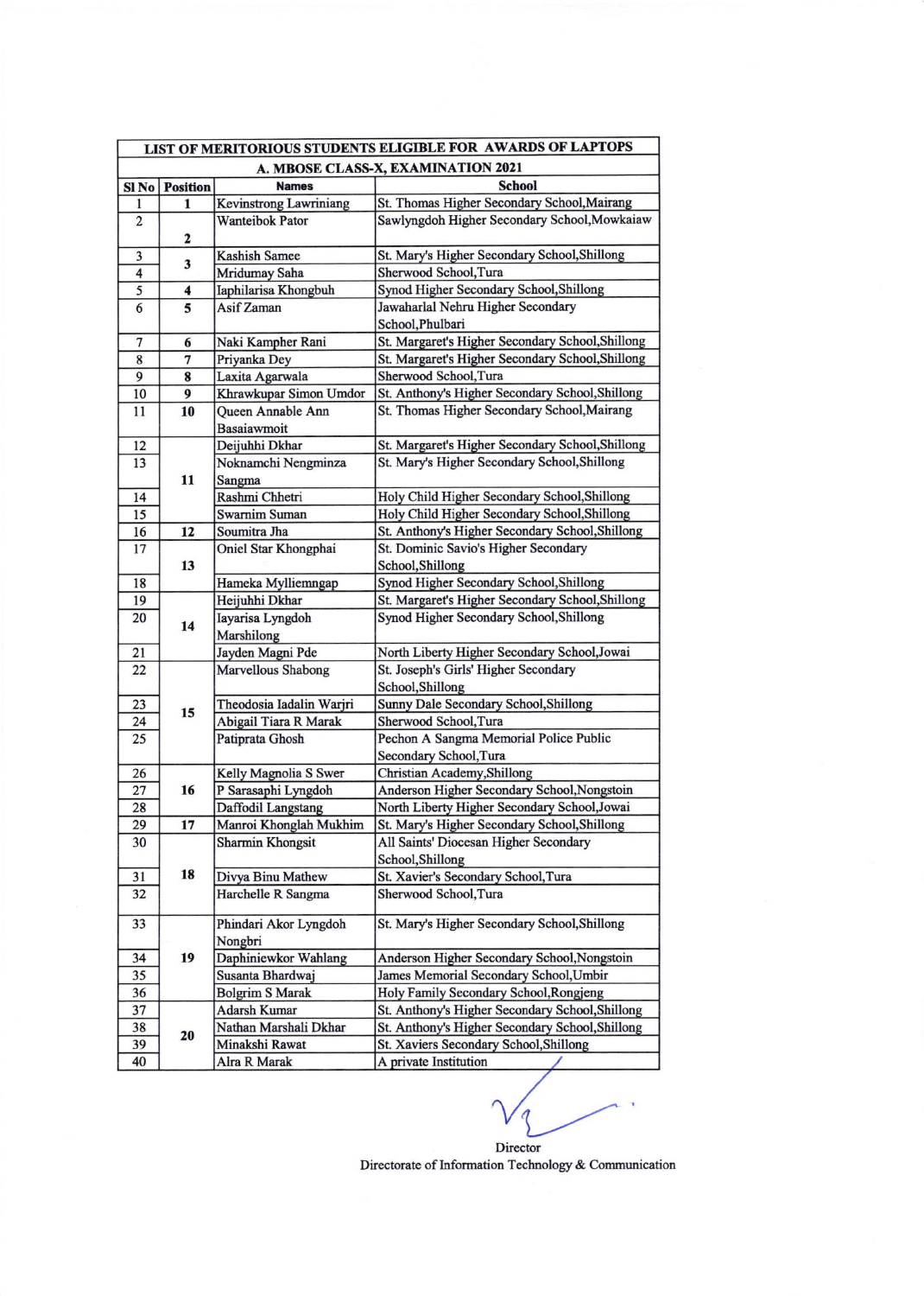| LIST OF MERITORIOUS STUDENTS ELIGIBLE FOR AWARDS OF LAPTOPS DURING |                 |                             |                                                 |  |  |  |  |
|--------------------------------------------------------------------|-----------------|-----------------------------|-------------------------------------------------|--|--|--|--|
| <b>B. MBOSE CLASS-XII (Arts Stream), EXAMINATION 2021</b>          |                 |                             |                                                 |  |  |  |  |
| Sl <sub>No</sub>                                                   | <b>Position</b> | <b>Names</b>                | <b>School</b>                                   |  |  |  |  |
| 1                                                                  | 1               | Daniel Ksanbor Khyriemmujat | St. Anthony's Higher Secondary School, Shillong |  |  |  |  |
| 2                                                                  | $\mathbf{2}$    | L Kennedy Vaiphei           | St. Edmund's Higher Secondary School, Shillong  |  |  |  |  |
| 3                                                                  | 3               | Jethro Jarvis Roy Jyrwa     | St. Anthony's Higher Secondary School, Shillong |  |  |  |  |
| $\overline{\mathbf{4}}$                                            | 4               | Madhurjya Parasar Pathak    | St. Edmund's Higher Secondary School, Shillong  |  |  |  |  |
| 5                                                                  | 5               | Nukutulu Rhakho             | St. Edmund's Higher Secondary School, Shillong  |  |  |  |  |
| 6                                                                  | 6               | Amelia Rempuii Renthlei     | St. Edmund's Higher Secondary School, Shillong  |  |  |  |  |
| 7                                                                  | 7               | Mewanshwa Rumnong           | St. Anthony's Higher Secondary School, Shillong |  |  |  |  |
| 8                                                                  | 8               | Tasso Kaku                  | Lady Keane College, Shillong                    |  |  |  |  |
| 9                                                                  | 9               | Damewon Stephan Dkhar       | St. Anthony's Higher Secondary School, Shillong |  |  |  |  |
| 10                                                                 | 10              | Chinsangmuan Guite          | St. Anthony's Higher Secondary School, Shillong |  |  |  |  |
| 11                                                                 |                 | Sucygracia Sten             | St. Mary's Higher Secondary School, Shillong    |  |  |  |  |

D

 $\frac{1}{\hbar^2}$ 

Directorate of Information Technology & Communication